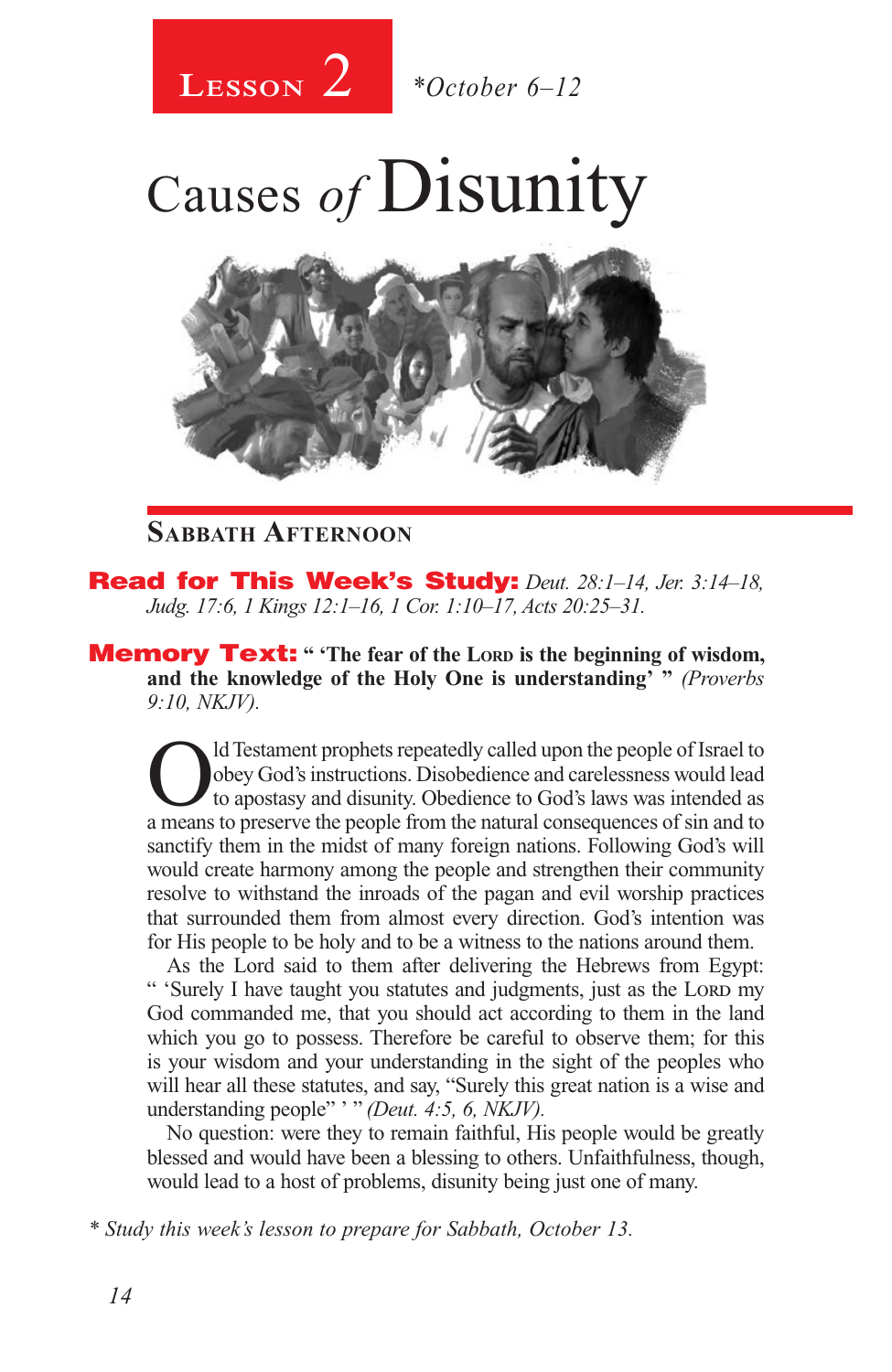## **"Return, O Backsliding Children"**

The history of the people of Israel is filled with stories of disobedience and anarchy, followed by a return to God and obedience, and then followed again with more disobedience and conflicts. This pattern repeats itself again and again. Each time God's people consciously followed His will, they were blessed with peace and life. Each time they disobeyed and followed their own ways, their lives became miserable, filled with wars and conflicts. Even before Israel entered the Promised Land, God had predicted this pattern and offered the solution to avoid such dire consequences to their existence.

#### Read **Deuteronomy 28:1–14. What blessings would come to Israel if the people were obedient to God's will?**

\_\_\_\_\_\_\_\_\_\_\_\_\_\_\_\_\_\_\_\_\_\_\_\_\_\_\_\_\_\_\_\_\_\_\_\_\_\_\_\_\_\_\_\_\_\_\_\_\_\_\_\_\_\_\_\_

#### Read **Jeremiah 3:14–18. What do we learn from God's call to Israel to repent and return to Him? What does it tell us about God's love and patience for His people?**

What is amazing in the book of Jeremiah is how God is seen as loving, merciful, and generous toward His people in spite of their rebellion, division, and idolatry. God constantly is inviting His people to return to Him and to repent from their wayward actions. Again and again God promised restoration and hope for the future.

\_\_\_\_\_\_\_\_\_\_\_\_\_\_\_\_\_\_\_\_\_\_\_\_\_\_\_\_\_\_\_\_\_\_\_\_\_\_\_\_\_\_\_\_\_\_\_\_\_\_\_\_\_\_\_\_

" "Return, backsliding Israel," says the LORD; "I will not cause My anger to fall on you. For I am merciful," says the Lord; "I will not remain angry forever. Only acknowledge your iniquity, that you have transgressed against the LORD your God, and have scattered your charms to alien deities under every green tree, and you have not obeyed My voice," says the Lord' " *(Jer. 3:12, 13, NKJV).*

Jeremiah's words were spoken at a time of general neglect of God's Word. Although some reforms were started in the time of King Josiah, most people felt no spiritual urge to continue in faithful obedience to God. Their sins, idolatry, and self-centered lives were causing spiritual and political ruin. The more they regressed from doing God's will, the more dreadful would be their future prospects. Yet, through Jeremiah, God pleaded with them. God had a better future in mind for them, and He longed to bring them back to prosperity, unity, and health. But this could come only if they would live by faith and all that true faith entails.

**What has the difference between obedience and disobedience meant in your own life?**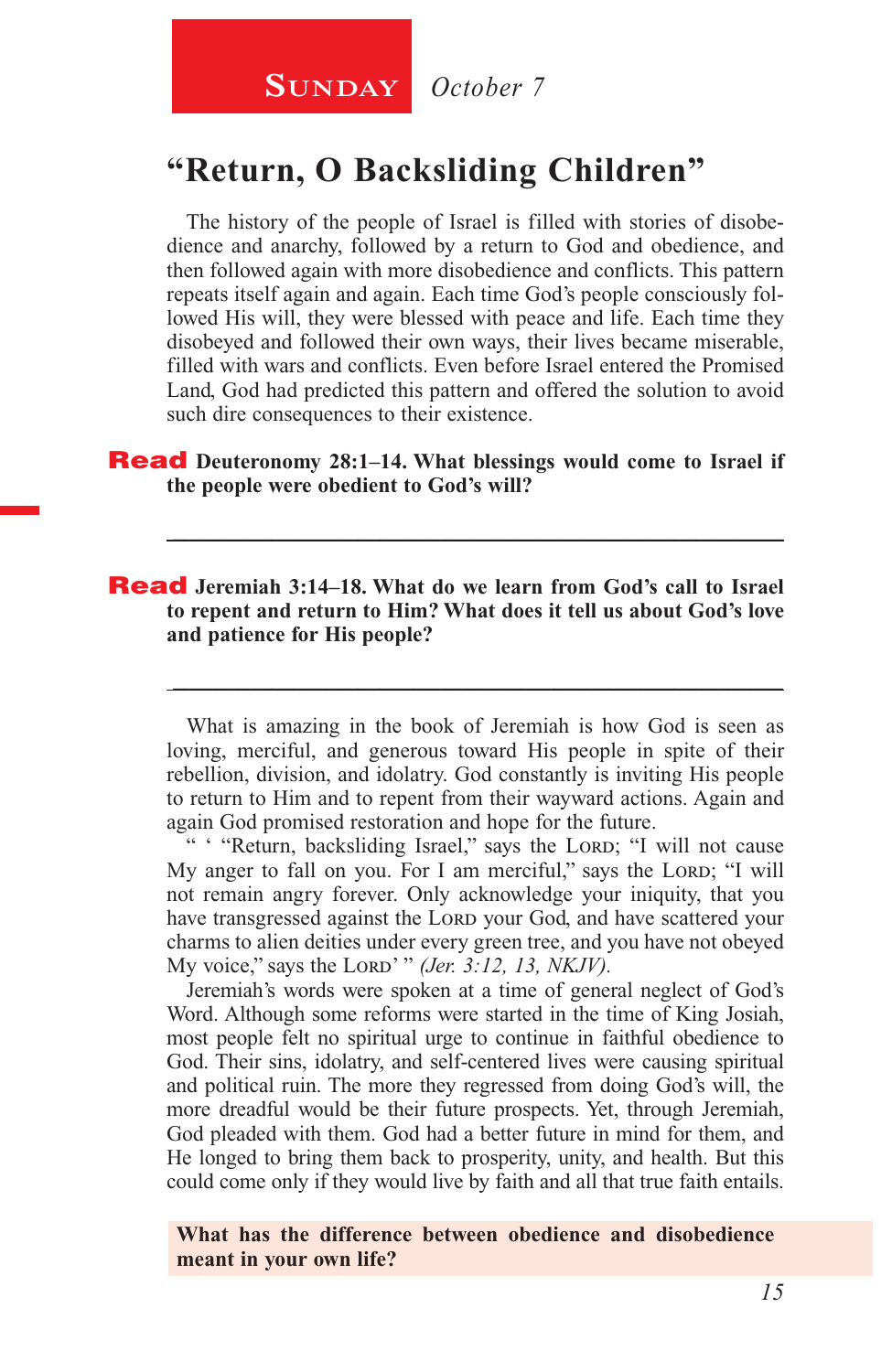# **MONDAY** October 8

# **"Right in His Own Eyes"**

Stories from the book of Judges show the numerous negative consequences of Israel not following the Lord's will. Soon after Israel entered into Canaan, people began to pattern their spiritual lives on the false religions of the Canaanites surrounding them—exactly what they were told not to do! Unfortunately, that wasn't the only problem they were facing either.

\_\_\_\_\_\_\_\_\_\_\_\_\_\_\_\_\_\_\_\_\_\_\_\_\_\_\_\_\_\_\_\_\_\_\_\_\_\_\_\_\_\_\_\_\_\_\_\_\_\_\_\_\_\_\_\_ \_\_\_\_\_\_\_\_\_\_\_\_\_\_\_\_\_\_\_\_\_\_\_\_\_\_\_\_\_\_\_\_\_\_\_\_\_\_\_\_\_\_\_\_\_\_\_\_\_\_\_\_\_\_\_\_

#### Read **Judges 17:6 and Judges 21:25. What do these verses teach about more problems that arose among God's people?**

Talk about a recipe for division and disunity among God's people. The unity of the nation was to be found in their loyal obedience to the Lord of the covenant, the covenant that they had entered into with God. By doing, however, what was right in their own eyes—especially as they were being influenced by the surrounding nations—they were on the sure road to disaster. We are all fallen beings, and if left to our own devices, if left to follow the inclinations of our hearts, we'll surely wander from the path that God calls us to walk on.

#### What **do the following passages tell us about the spiritual and social conditions of Israel during the time of the judges?**

*Judg. 2:11–13*

*Judg. 3:5–7*

 "The Lord had through Moses set before His people the result of unfaithfulness. By refusing to keep His covenant, they would cut themselves off from the life of God, and His blessing could not come upon them. At times these warnings were heeded, and rich blessings were bestowed upon the Jewish nation and through them upon surrounding peoples. But more often in their history they forgot God and lost sight of their high privilege as His representatives. They robbed Him of the service He required of them, and they robbed their fellow men of religious guidance and a holy example. They desired to appropriate to themselves the fruits of the vineyard over which they had been made stewards. Their covetousness and greed caused them to be despised even by the heathen. Thus the Gentile world was given occasion to misinterpret the character of God and the laws of His kingdom."—Ellen G. White, *Prophets and Kings*, pp. 20, 21.

**How do our own actions as a church impact those around us? What do they see in Seventh-day Adventists that would impress them in a positive manner?**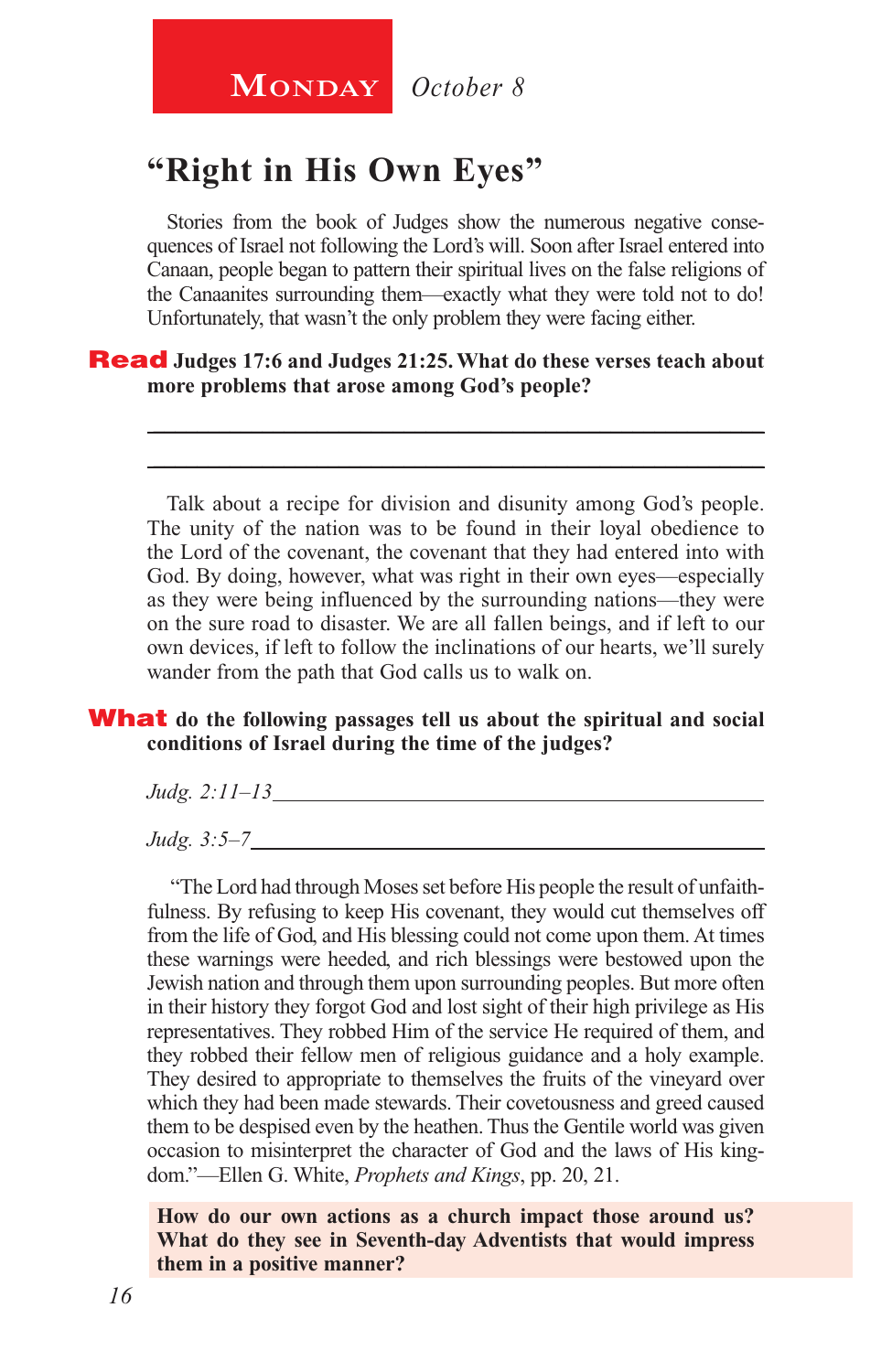## **The Division of the Hebrew Nation**

The path of apostasy, and its dire consequences, didn't happen overnight. But the wrong choices and decisions that accumulated over the long centuries finally led to some terrible consequences for God's people.

\_\_\_\_\_\_\_\_\_\_\_\_\_\_\_\_\_\_\_\_\_\_\_\_\_\_\_\_\_\_\_\_\_\_\_\_\_\_\_\_\_\_\_\_\_\_\_\_\_\_\_\_\_\_\_\_

#### Read **the story of King Rehoboam in 1 Kings 12:1–16. What caused this terrible division among God's people?**

"Had Rehoboam and his inexperienced counselors understood the divine will concerning Israel, they would have listened to the request of the people for decided reforms in the administration of the government. But in the hour of opportunity that came to them during the meeting in Shechem, they failed to reason from cause to effect, and thus forever weakened their influence over a large number of the people. Their expressed determination to perpetuate and add to the oppression introduced during Solomon's reign was in direct conflict with God's plan for Israel, and gave the people ample occasion to doubt the sincerity of their motives. In this unwise and unfeeling attempt to exercise power, the king and his chosen counselors revealed the pride of position and authority."—Ellen G. White, *Prophets and Kings*, p. 90.

#### **What** do the following statements say about the need for wisdom in **making the right decisions? Where is the source of true wisdom?**

*Prov. 4:1–9*

*Prov. 9:10*

*James 1:5*

The story of Rehoboam and his rash and unwise decision to impose more conscripted labor on his people is a sad event in the life of the kingdom of Israel. The king sought counsel from two groups of advisors, but his final decision to follow the counsel of less experienced young men his own age brought a catastrophe on the kingdom that his father Solomon and grandfather David had built during the preceding 80 years. The advice that the king should intimidate the crowd by declaring that he is tougher than his father was foolish counsel. The young advisors believed that to be sympathetic of the people's demands for less rigorous labor was not the leadership style the king should adopt. He should, they said, present himself as ruthless and cruel instead. In the end, he showed himself to be a bully and undeserving of his people's allegiance and faithfulness. Hence, a division occurred among God's people that never should have been there and that was never God's plan for His people.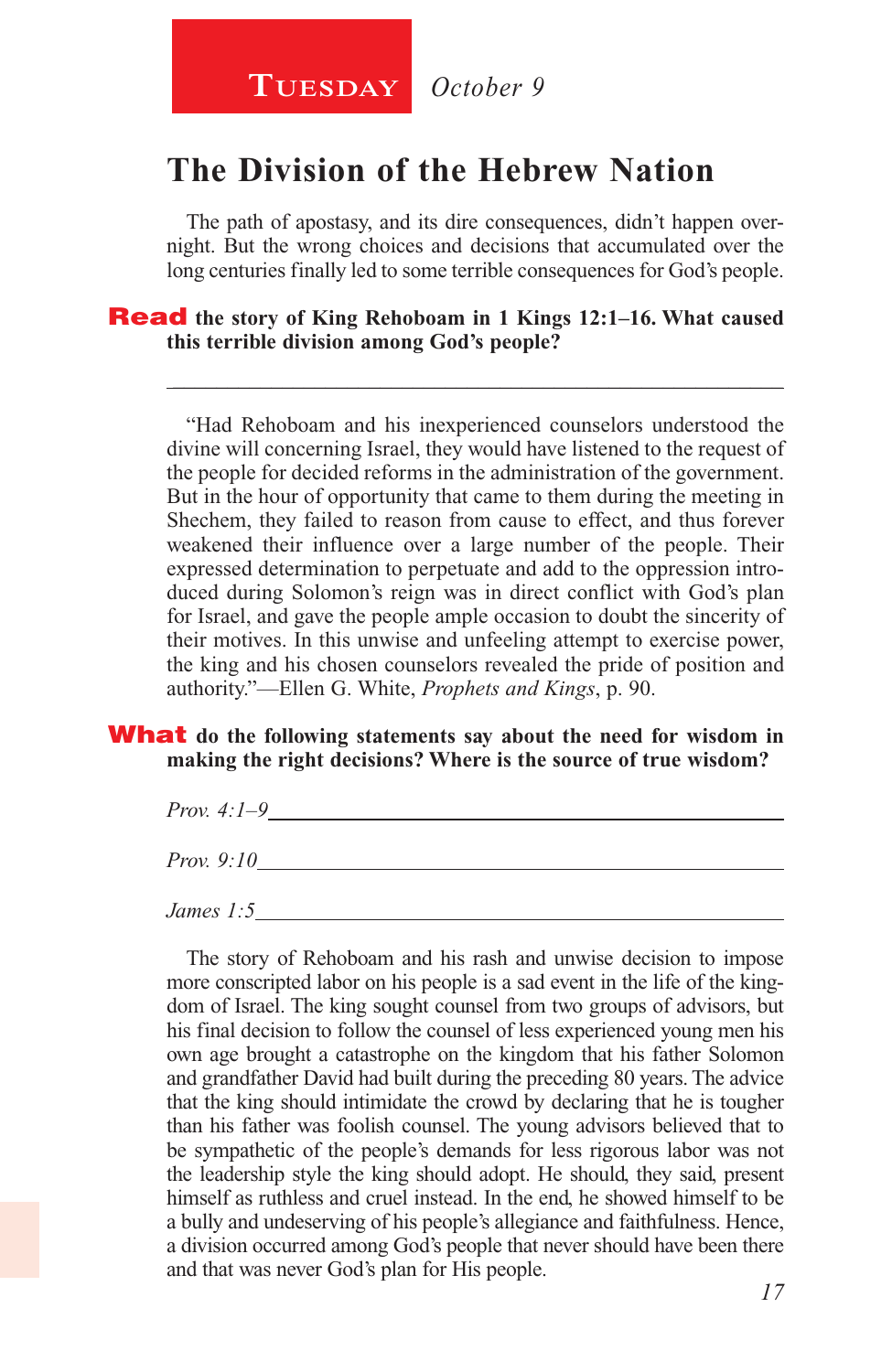**WEDNESDAY** October 10

# **Schism in Corinth**

Unfortunately, the issue of disunity among God's people didn't end even in New Testament times.

For example, the first four chapters of Paul's First Epistle to the Corinthians are an appeal for unity. While in Ephesus Paul heard that various divisions had erupted in the church at Corinth. Thus, he begins his letter with a lengthy address on church unity and the need to avoid schism. Paul is concerned about this development, and he seeks to provide inspired counsel to remedy this unfortunate situation.

\_\_\_\_\_\_\_\_\_\_\_\_\_\_\_\_\_\_\_\_\_\_\_\_\_\_\_\_\_\_\_\_\_\_\_\_\_\_\_\_\_\_\_\_\_\_\_\_\_\_\_\_\_\_\_\_

\_\_\_\_\_\_\_\_\_\_\_\_\_\_\_\_\_\_\_\_\_\_\_\_\_\_\_\_\_\_\_\_\_\_\_\_\_\_\_\_\_\_\_\_\_\_\_\_\_\_\_\_\_\_\_\_

#### According **to 1 Corinthians 1:10–17, what seems to have been the cause of disunity, of their divisions and quarrels?**

Paul became concerned for his brothers and sisters in Corinth when someone from Chloe's people told him about the divisions and quarrels among them. His opening words show the depth of his concern: "Now I plead with you, brethren, by the name of our Lord Jesus Christ, that you all speak the same thing, and that there be no divisions among you." His solution was to remind them that, as Christians, they were to be joined together "in the same mind and in the same judgment" *(1 Cor. 1:10, NKJV).* Whatever exactly was causing this contention and division, Paul wanted it stopped.

Paul reminds the Corinthians that Christians are called to follow Christ, not a human being—however talented or gifted or called that person may be. While they seemed to have divided themselves along "party" lines, the apostle stated unequivocally that such divisiveness was not according to Christ's will. He asserted that Christian unity is centered on Christ and His sacrifice on the cross *(1 Cor. 1:13).* 

Christian unity finds its source in the truth as it is found in Jesus Christ and Him crucified, and in no one else, no matter how "worthy" a mentor or preacher or leader that person might be. At the foot of the cross we are all on the same level ground. Our baptism is into Jesus, who alone can cleanse us from sin. However, we must work toward this unity in Christ in practical ways.

What this should say to us is that as Seventh-day Adventists, we cannot take for granted our unity of faith and mission. Divisions and quarrels can undermine the unity of our church today unless the love and lordship of Christ unites us to Him.

**How can we learn to avoid the kind of dangers that Paul was dealing with here? Why must we always be careful about how much loyalty we give to any person other than Christ?**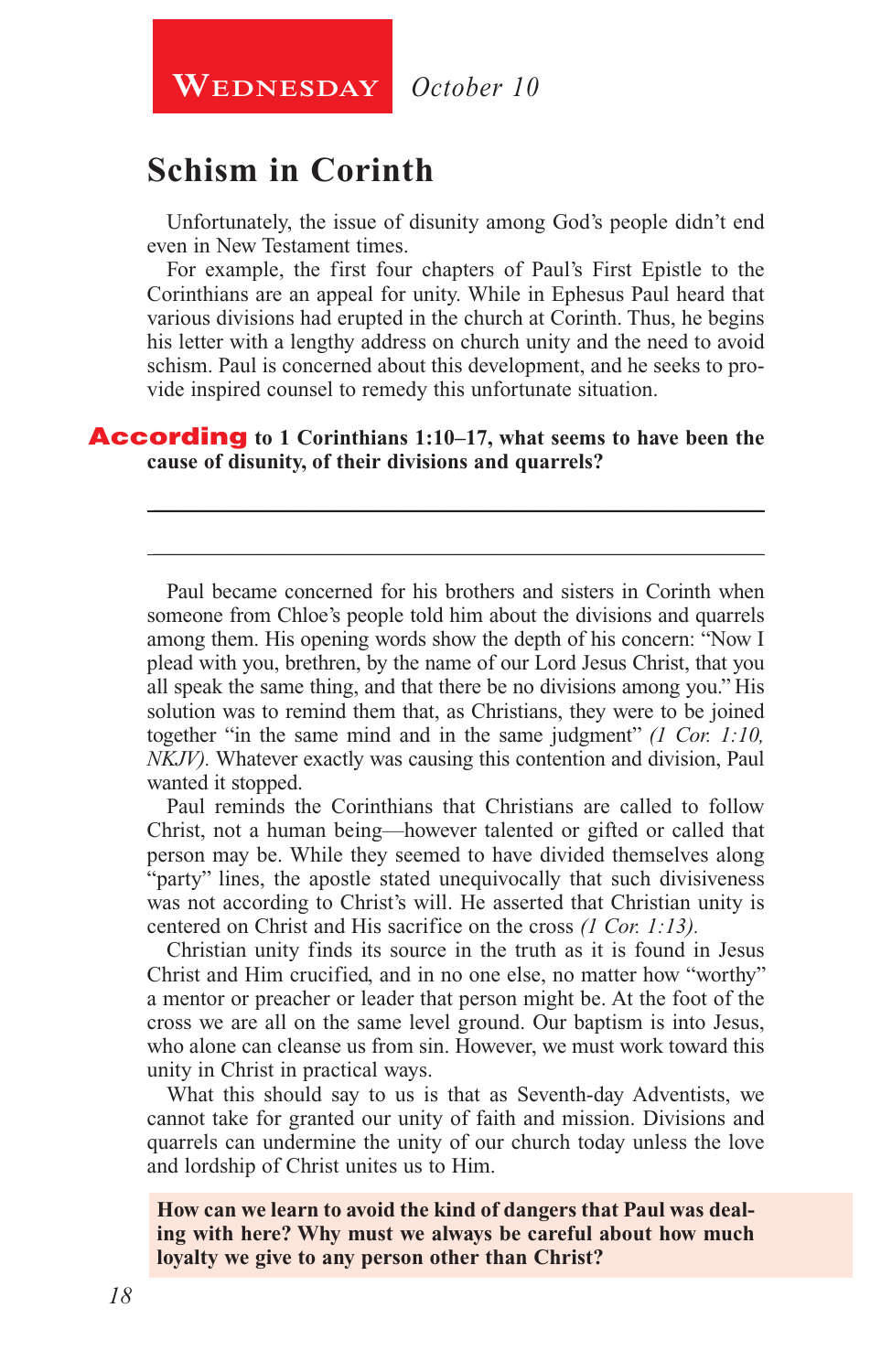**Thursday** *October 11*

## **"Wolves Will Come"**

#### Read **Acts 20:25–31. What did Paul warn the Ephesian elders about? What were they to do to prevent this from happening?**

During his ministry Paul often faced opposition, and he knew that it would be difficult to preserve the purity of the gospel of Jesus Christ. In his farewell to the Ephesian elders he drew from the watchman analogy in Ezekiel 33:1–6 to tell fellow leaders that they also were responsible for safeguarding the gospel. They were to be faithful shepherds of their congregations.

Paul's use of the expression "savage wolves" to describe false teachers *(Acts 20:29, NKJV)* is reminiscent of Jesus' similar warning that false teachers would disguise themselves in sheep's clothing *(Matt. 7:15).* These false teachers did arise soon after Paul spoke this warning, and they preyed upon believers in the Asian churches that he had established. In Ephesians 5:6–14 and Colossians 2:8, we see some of Paul's warnings to churches in Asia Minor.

In his Second Epistle to Timothy, Paul also warns Timothy, who is responsible for the church at Ephesus, against errors in the church and godlessness in the last days.

#### Read **2 Timothy 2:14–19 and 3:12–17. What does Paul say to Timothy about how to counter false teachers and to preserve the unity of the church?**

First, Timothy should know his Bible, "rightly dividing the word of truth" *(2 Tim. 2:15, NKJV).* The antidote to these useless disputes and speculations is to correctly understand and teach the word given by God. The truths of the Bible must be rightly interpreted so that no part of the Scriptures will be set in opposition to the entire picture presented in the Bible, and also to prevent misinterpretations that may cause one to lose faith in Jesus. Irrelevancies and secondary issues are to be subordinated to the principles of God's Word that actually will prepare believers to live a victorious life in Christ. Paul's second recommendation is for Timothy himself to "shun profane and idle babblings" *(2 Tim. 2:16, NKJV).* Trivial and speculative topics are not to be part of Timothy's teaching ministry if he is to be considered a worthy and faithful minister. These types of conversations lead only to more ungodliness and do not edify the faith of believers *(2 Tim. 2:16).* Truth alone leads to godliness and harmony among believers. The reason Timothy must avoid and urge his people to avoid such errors is that they sweep through the church like a disease *(2 Tim. 2:17).* In the end, obedience to the Word of God is the antidote to false teaching (2 Tim. 3:14–17) that could threaten the unity of the church.

**How can we, as a church, protect ourselves from similar kinds of people who, through false teachings, could bring divisions among us?**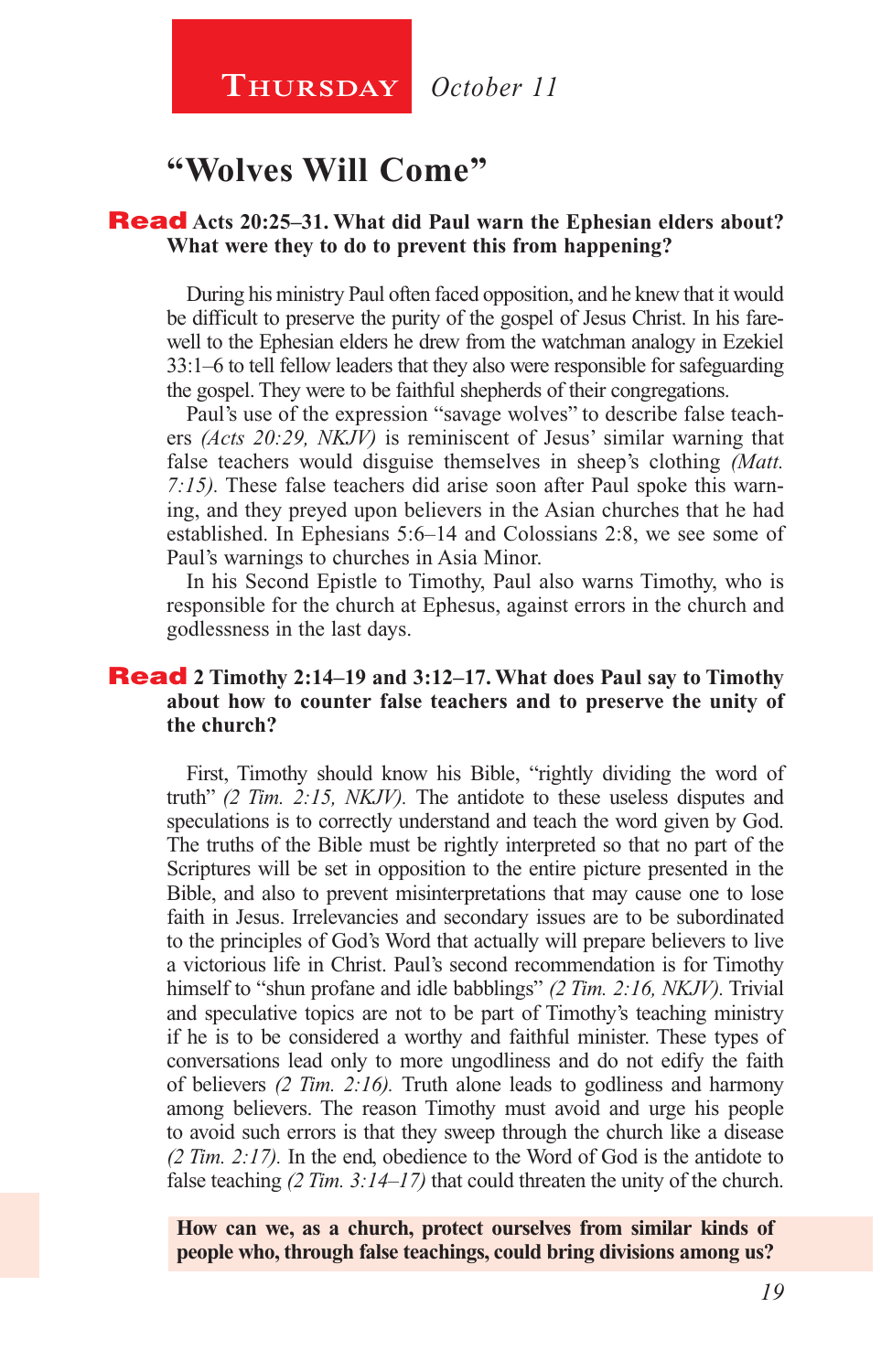**FRIDAY** October 12

**Further Thought:** Ellen G. White, "The Rending of the Kingdom," pp. 87–98, in *Prophets and Kings;* "A Message of Warning and Entreaty," pp. 298–308, in *The Acts of the Apostles.* 

"The Lord desires His chosen servants to learn how to unite in harmonious effort. It may seem to some that the contrast between their gifts and the gifts of a fellow laborer is too great to allow them to unite in harmonious effort; but when they remember that there are varied minds to be reached, and that some will reject the truth as it is presented by one laborer, only to open their hearts to God's truth as it is presented in a different manner by another laborer, they will hopefully endeavor to labor together in unity. Their talents, however diverse, may all be under the control of the same Spirit. In every word and act, kindness and love will be revealed; and as each worker fills his appointed place faithfully, the prayer of Christ for the unity of His followers will be answered, and the world will know that these are His disciples."—Ellen G. White, *Gospel Workers*, p. 483.

#### Discussion Questions:

**The question of doing what is right in one's "own eyes" is nothing new. Postmodernism, which challenges the idea of any one central or overarching intellectual or moral authority, could potentially pave the way for the kind of moral anarchy that the Bible warns about. How do we as Christians, and as a church as a whole, confront this kind of challenge?**

**2** Reflect on the story of King Rehoboam and the division of **Israel** *(1 Kings 12).* **What lessons are there for us today?**

 **What can church leaders and members do to help prevent strife and cliques in a local church? How important is it to stop these issues before they grow and fester? How can we as church members be careful not to fall into the trap that some did in Corinth?**

 **Study the context of the passage on discord in Proverbs 6:16– 19. What do you learn from this to prevent discord in your local church?**

**Summary:** In the Bible we find situations that led to disunity. When God's people lived in faithful obedience, the dangers of disunity were greatly diminished. Bad decisions from the time of the judges as well as from the reign of Rehoboam opened the door for division. Even in New Testament times, the potential for disunity remained. A proper understanding of God's Word and the sanctified effort to obey it are the best protection against disunity and schism among us.